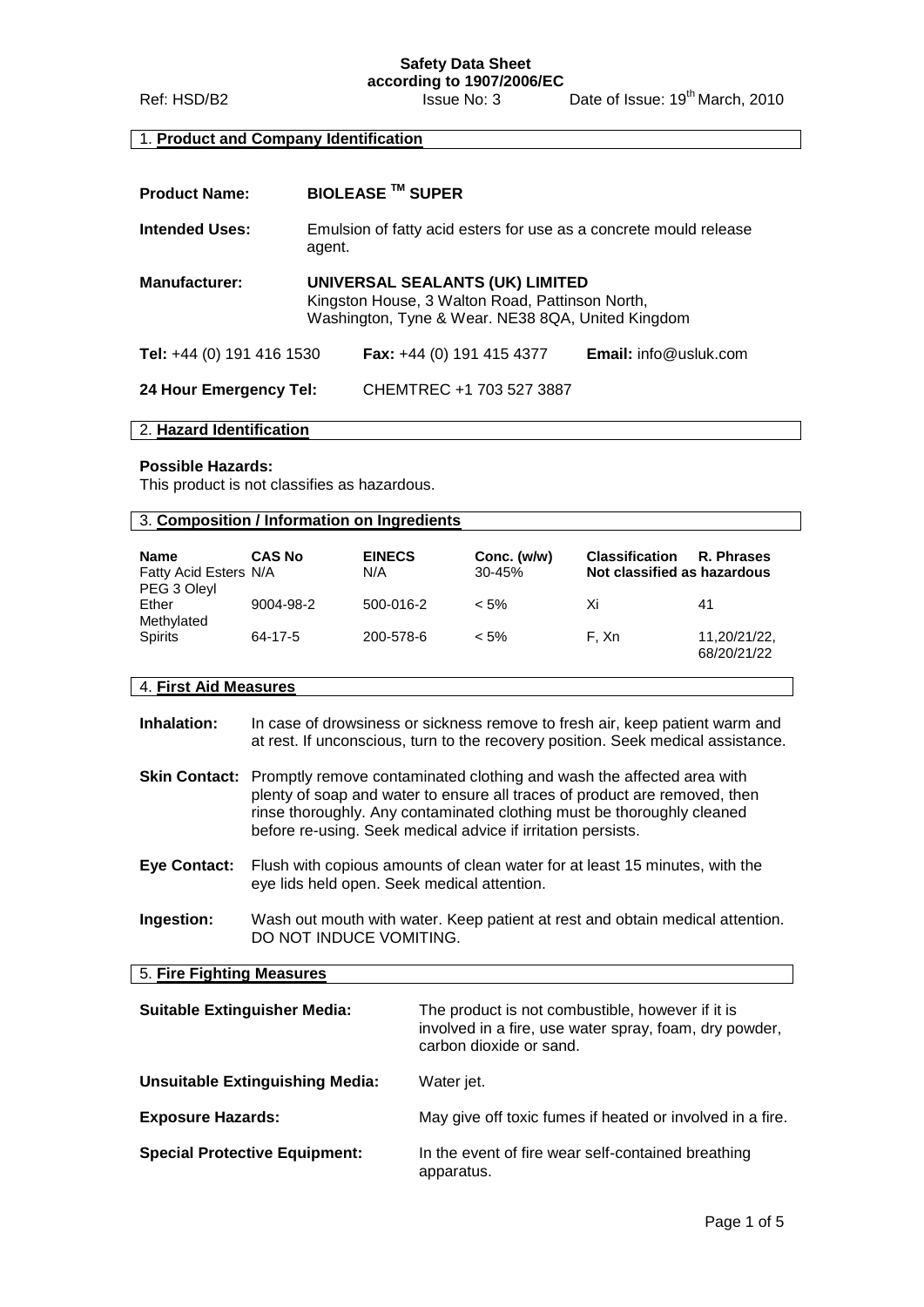# **Safety Data Sheet**

**according to 1907/2006/EC**

Ref: HSD/B2 **Issue No: 3** Date of Issue: 19<sup>th</sup> March, 2010

| 6. Accidental Release Measures             |                                                                                                                                                                                                                                                                                                                                                                                      |
|--------------------------------------------|--------------------------------------------------------------------------------------------------------------------------------------------------------------------------------------------------------------------------------------------------------------------------------------------------------------------------------------------------------------------------------------|
|                                            |                                                                                                                                                                                                                                                                                                                                                                                      |
| <b>Personal Precautions:</b>               | Wear protective equipment as specified in Section 8.<br>Do not eat, drink or smoke. Avoid contact with eyes.                                                                                                                                                                                                                                                                         |
| <b>Environmental Precautions:</b>          | Keep people and animals away. Prevent entry into<br>drains, sewers and watercourses. If spillage enters<br>drains leading to sewerage works inform the local<br>water company. If spillage enters rivers or<br>watercourses inform the Environment Agency.                                                                                                                           |
| Spillages:                                 | Cordon off area. Absorb/contain spillage using inert<br>absorbent granules, sand or earth. Transfer collected<br>material to heavy-duty plastic/steel drums and keep in<br>a well ventilated place for subsequent safe disposal.<br>See Section 13.                                                                                                                                  |
| 7. Handling and Storage                    |                                                                                                                                                                                                                                                                                                                                                                                      |
| Handling:                                  | No special precautions are necessary. When handling<br>unopened containers follow any relevant manual<br>handling guidance. The product is a low viscosity<br>emulsion and may present a splashing hazard during<br>use. Refer to Sections 6 and 8 if exposure to product<br>is possible. Wash thoroughly with soap and water<br>before eating, drinking or smoking, and after work. |
| Storage:                                   | Store in original containers in a well ventilated area<br>away from heat, ignition sources or open flame.<br>Protect from frost and direct sunlight.                                                                                                                                                                                                                                 |
| 8. Exposure Controls / Personal Protection |                                                                                                                                                                                                                                                                                                                                                                                      |
| <b>Occupational Exposure Standards:</b>    | Ethanol: 8HR TWA 1000ppm (Skin) WEL.                                                                                                                                                                                                                                                                                                                                                 |
| <b>Engineering Control Measures:</b>       | Refer to any applicable COSHH assessments.<br>Engineering controls should be used where<br>practicable in preference to personal protection and<br>may include physical containment and good<br>ventilation.                                                                                                                                                                         |
| <b>Respiratory Protection:</b>             | Approved respirator and filter medium for<br>particulates/organic vapours if engineering controls<br>are unlikely to control exposure below the relevant<br>exposure standards. All items must conform to EN149<br>and should be suitable for the levels of contamination<br>present in the workplace.                                                                               |
| <b>Hand Protection:</b>                    | Wear Nitrile, PVC or Natural Rubber gloves or<br>gauntlets. These must be manufactured to EN374.<br>The material breakthrough time should be stated by<br>the glove manufacturer, and must be observed at all<br>times.                                                                                                                                                              |
| <b>Eye Protection:</b>                     | If splashing is likely chemical resistant goggles should<br>be worn.                                                                                                                                                                                                                                                                                                                 |
| <b>Body Protection:</b>                    | Wear suitable impervious overalls.                                                                                                                                                                                                                                                                                                                                                   |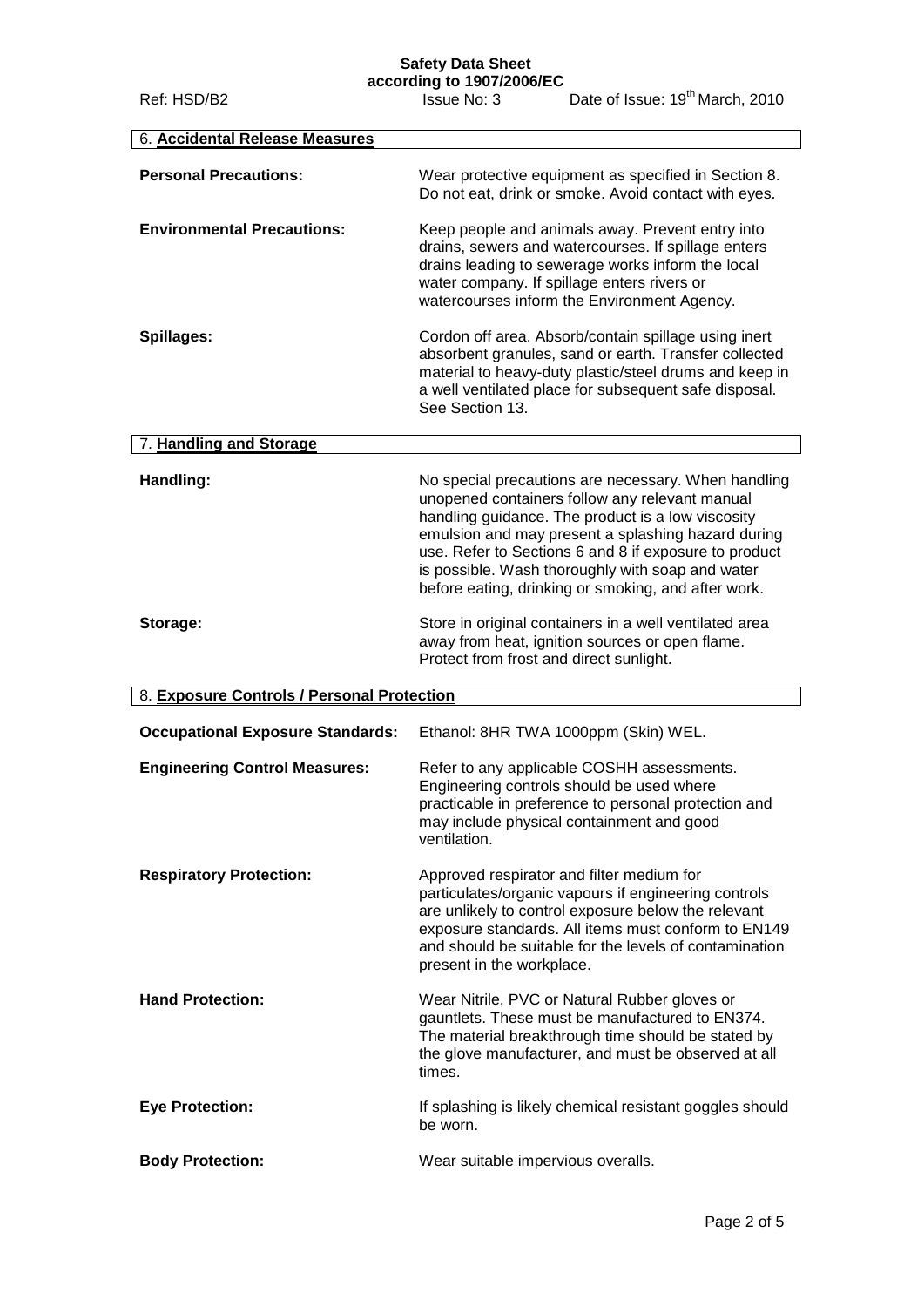| <b>Safety Data Sheet</b><br>according to 1907/2006/EC |                                                                                                                                                                              |  |                                                                           |                                             |                  |                 |
|-------------------------------------------------------|------------------------------------------------------------------------------------------------------------------------------------------------------------------------------|--|---------------------------------------------------------------------------|---------------------------------------------|------------------|-----------------|
| Ref: HSD/B2                                           |                                                                                                                                                                              |  | Issue No: 3                                                               | Date of Issue: 19 <sup>th</sup> March, 2010 |                  |                 |
| <b>Foot Protection:</b>                               |                                                                                                                                                                              |  | Wear chemical resistant safety footwear.                                  |                                             |                  |                 |
| <b>Hygiene Measures:</b>                              |                                                                                                                                                                              |  | Handle in accordance with good industrial hygiene<br>and safety practice. |                                             |                  |                 |
| 9. Physical and Chemical Properties                   |                                                                                                                                                                              |  |                                                                           |                                             |                  |                 |
| Appearance:                                           | Off-white emulsion                                                                                                                                                           |  | <b>Boiling Point:</b>                                                     |                                             |                  | $100^{\circ}$ C |
| Odour:                                                | Mild                                                                                                                                                                         |  | Vapour Pressure @ 20°C:                                                   |                                             |                  | As Water        |
| pH:                                                   | -9                                                                                                                                                                           |  | Evaporation Rate (Butyl Acetate = 1):                                     |                                             |                  | As Water        |
| <b>Flash Point:</b>                                   | N/A                                                                                                                                                                          |  | <b>Flammable Limits in Air:</b>                                           |                                             | Upper:<br>Lower: | N/A<br>N/A      |
| Solubility:                                           |                                                                                                                                                                              |  | Fully miscible in water Autoignition Temperature:                         |                                             |                  | N/A             |
| <b>Flammability:</b>                                  | Not Flammable                                                                                                                                                                |  |                                                                           |                                             |                  |                 |
| <b>Specific Gravity:</b>                              | 0.94                                                                                                                                                                         |  |                                                                           |                                             |                  |                 |
| 10. Stability and Reactivity                          |                                                                                                                                                                              |  |                                                                           |                                             |                  |                 |
| Stability:                                            |                                                                                                                                                                              |  | Stable under normal conditions (see Section 7).                           |                                             |                  |                 |
| <b>Materials to Avoid:</b>                            |                                                                                                                                                                              |  | None known.                                                               |                                             |                  |                 |
| Hazardous Decomposition Products: Oxides of carbon.   |                                                                                                                                                                              |  |                                                                           |                                             |                  |                 |
| 11. Toxicological Information                         |                                                                                                                                                                              |  |                                                                           |                                             |                  |                 |
|                                                       | There is no data available on the product itself. It is not classified as hazardous to health<br>provided it is correctly used in accordance with the given recommendations. |  |                                                                           |                                             |                  |                 |
| Inhalation:                                           |                                                                                                                                                                              |  | No adverse effects are to be anticipated.                                 |                                             |                  |                 |

| Skin:      | Short single exposure is unlikely to cause skin irritation but prolonged<br>contact may lead to irritation, dryness and possibly dermatitis. Skin<br>absorption is unlikely to occur due to the physical form of the product. |
|------------|-------------------------------------------------------------------------------------------------------------------------------------------------------------------------------------------------------------------------------|
| Eye:       | May cause slight temporary irritation. Corneal injury is unlikely.                                                                                                                                                            |
| Ingestion: | Single dose oral toxicity is low. No hazards are to be anticipated from<br>swallowing small amounts incidental to normal industrial handling.                                                                                 |

# 12. **Ecological Information**

There is no data available on the product itself. The following information is derived from similar materials.

The product can be virtually eliminated from water by abiotic process, e.g. adsorption onto activated sludge in suitable effluent treatment plants. If the product is correctly discharged into adapted biological treatment plants, the degrading action of the activated sludge will not be affected. No negative ecological effects are to be expected according to the present state of knowledge.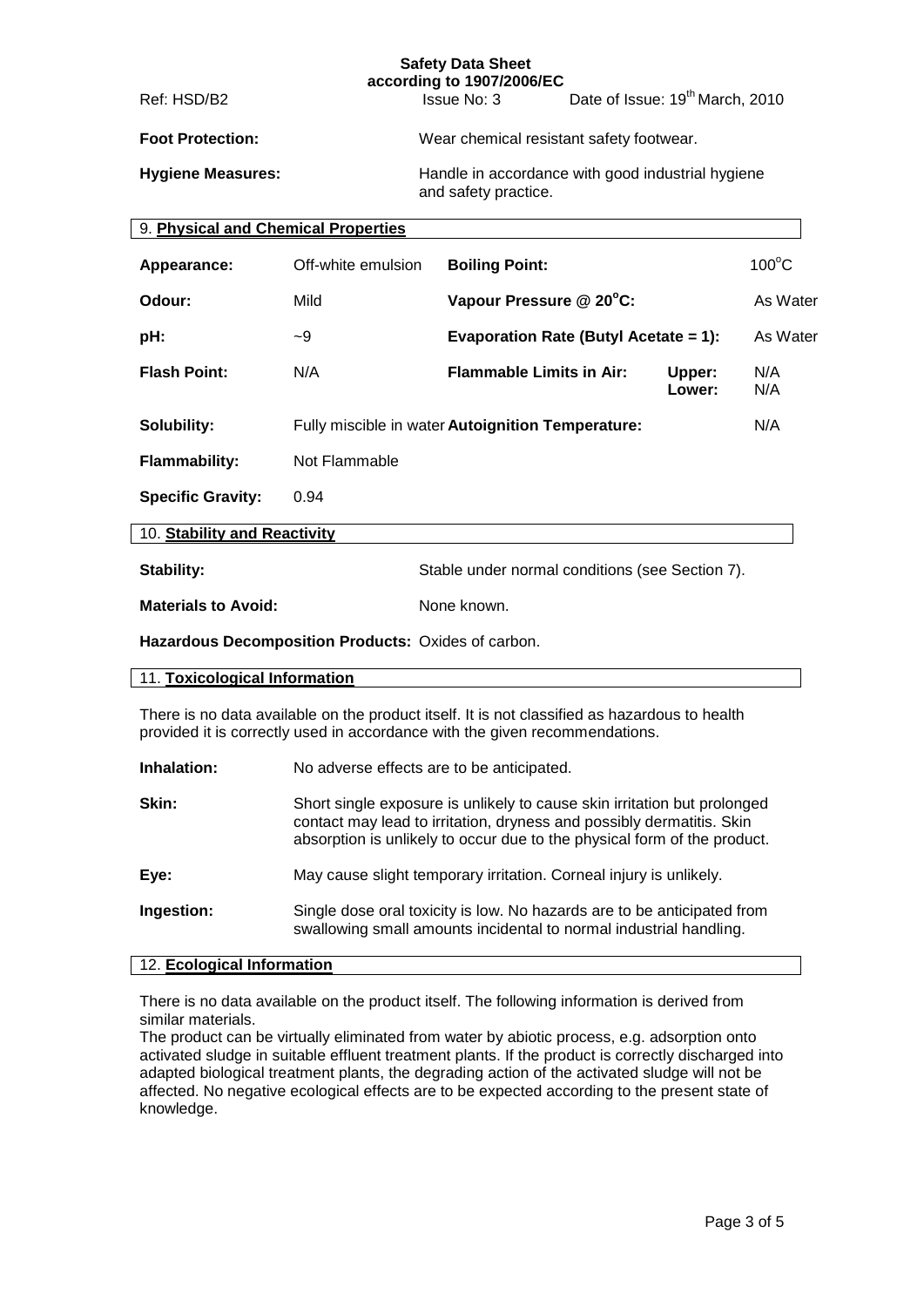# **Safety Data Sheet according to 1907/2006/EC**

Ref: HSD/B2 Issue No: 3 Date of Issue: 19<sup>th</sup> March, 2010

## 13. **Disposal Considerations**

Waste product must not be discharged directly to drains or waterways without treatment. Disposal of product, solid waste and packaging should always comply with local, national or EU regulations and in compliance with the Environmental Protection (Duty of Care) Regulations 1991, and be undertaken by an authorised contractor.

## 14. **Transport Information**

Not classified as dangerous in the meaning of the transport regulations.

| 15. Regulatory Information                                                                                            |                                                                                                                                                                                                                                                                                                                                                                          |  |
|-----------------------------------------------------------------------------------------------------------------------|--------------------------------------------------------------------------------------------------------------------------------------------------------------------------------------------------------------------------------------------------------------------------------------------------------------------------------------------------------------------------|--|
| EU Classification and Labelling Particulars: Not classified as hazardous and therefore<br>does not require labelling. |                                                                                                                                                                                                                                                                                                                                                                          |  |
| <b>Designated Name:</b>                                                                                               | <b>BIOLEASE ™ SUPER</b>                                                                                                                                                                                                                                                                                                                                                  |  |
| <b>Classification:</b>                                                                                                | Not classified as hazardous                                                                                                                                                                                                                                                                                                                                              |  |
| Indication(s) of Danger:                                                                                              | N/A                                                                                                                                                                                                                                                                                                                                                                      |  |
| <b>Risk and Safety Phrases:</b>                                                                                       |                                                                                                                                                                                                                                                                                                                                                                          |  |
| S26:                                                                                                                  | In case of contact with eyes, rinse immediately with plenty of<br>water and seek medical advice.                                                                                                                                                                                                                                                                         |  |
| S37/39:                                                                                                               | Wear suitable gloves and eye/face protection.                                                                                                                                                                                                                                                                                                                            |  |
| UK Guidance Publications:                                                                                             | EH40; Occupational Exposure Limits, HSE. Revised annually.<br>EH26; Occupational Skin Diseases - Health and Safety<br>Precautions, HSE.<br><b>COSHH Essentials, HSE</b>                                                                                                                                                                                                  |  |
| <b>UK Legislation:</b>                                                                                                | Health and Safety at Work, etc Act, 1974, and relevant<br><b>Statutory Provisions.</b><br>Control of Substances Hazardous to Health Regulations, 1999.<br>The Manual Handling Operations Regulations, 1992.<br>The Personal Protective Equipment at Work Regulations,<br>1992.<br>Chemicals (Hazard Information and Packaging for Supply)<br>Regulations, 2002 - CHIP 3. |  |

## 16. **Other Information**

# **Full Text of R-Phrases Referred to above:**

|                          | R11:<br>R20/21/22:<br>R41:<br>R68/20/21/22: | Highly flammable.<br>Harmful by inhalation, in contact with skin and if swallowed.<br>Risk of serious damage to eyes.<br>Harmful: Possible risk of irreversible effects through inhalation,<br>in contact with skin and if swallowed. |
|--------------------------|---------------------------------------------|---------------------------------------------------------------------------------------------------------------------------------------------------------------------------------------------------------------------------------------|
| <b>Training Advice:</b>  |                                             | Do not use unless trained to do so. Refer to the Technical<br>Data Sheet for the product.                                                                                                                                             |
| <b>Recommended Uses:</b> |                                             | For professional use only. This product is designed for use as<br>a concrete mould release agent.                                                                                                                                     |